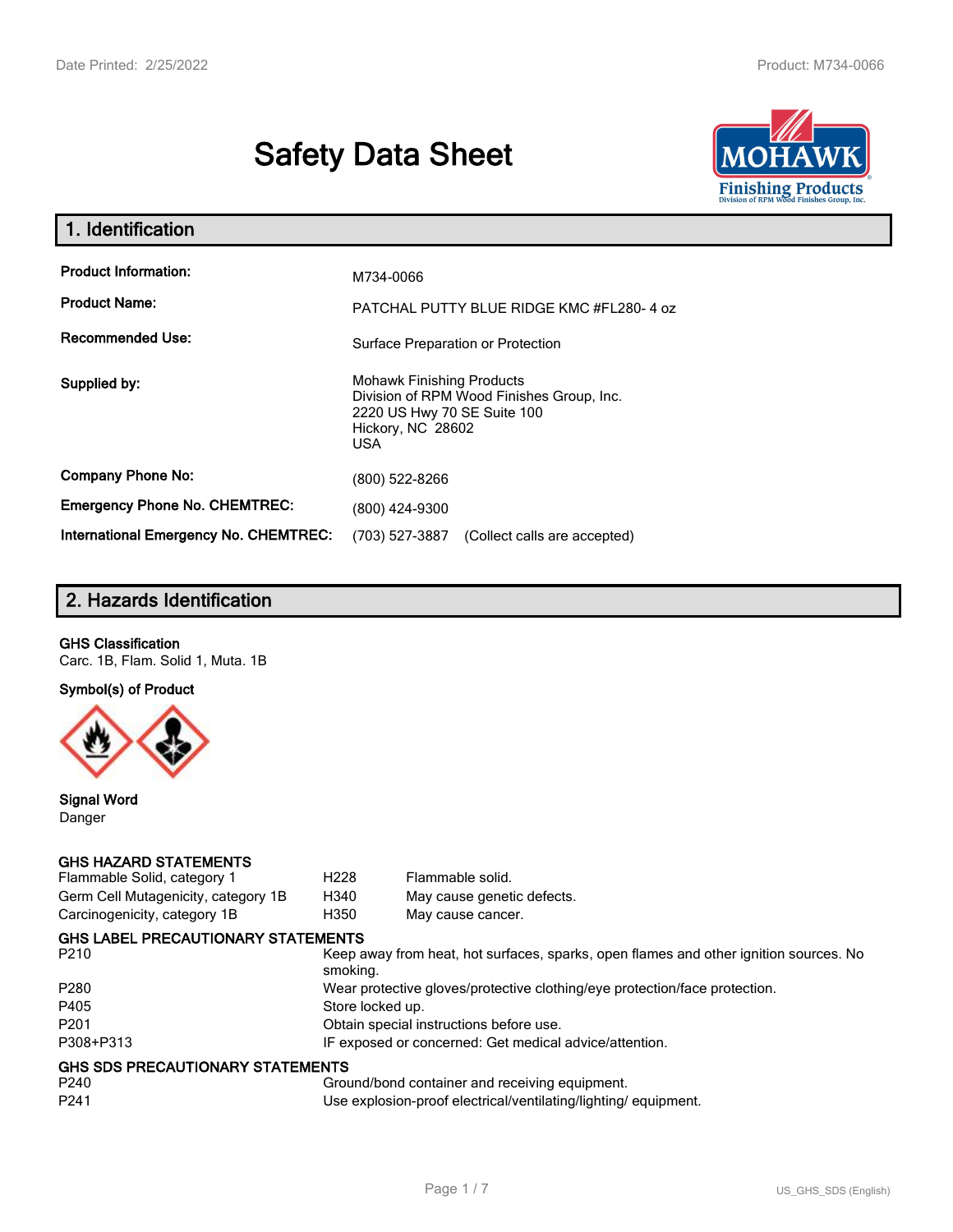# **3. Composition/Information on ingredients**

| <b>Chemical Name</b>         | CAS-No.    | Wt. %       | <b>GHS Symbols</b> | <b>GHS Statements</b> |
|------------------------------|------------|-------------|--------------------|-----------------------|
| crystalline silica           | 14808-60-7 | 40-55       | No Information     | No Information        |
| petroleum distillate         | 64742-48-9 | 25-40       | GHS08              | H304-340-350          |
| modified complex hydrocarbon | 64742-60-5 | $2.5 - 10$  | GHS07              | H332                  |
| mixed glycercides            | 68308-54-3 | $2.5 - 10$  | No Information     | No Information        |
| polyethylene wax             | 8002-74-2  | $2.5 - 10$  | GHS07              | H332                  |
| titanium dioxide             | 13463-67-7 | $0.1 - 1.0$ | GHS08              | H351                  |

The exact percentage (concentration) of ingredients is being withheld as a trade secret.

The text for GHS Hazard Statements shown above (if any) is given in the "Other information" Section.

## **4. First-aid Measures**



FIRST AID - EYE CONTACT: IF IN EYES: Rinse cautiously with water for several minutes. Remove contact lenses, if present and easy to do. Continue rinsing. If eye irritation persists: Get medical advice/attention.

FIRST AID - SKIN CONTACT: IF ON SKIN: Gently wash with plenty of Soap and Water. If skin irritation occurs: Get medical advice/ attention.

FIRST AID - INGESTION: IF SWALLOWED: rinse mouth. Do NOT induce vomiting. IF exposed or if you feel unwell: Call a POISON CENTER or doctor/physician.

FIRST AID - INHALATION: IF INHALED: If breathing is difficult, remove victim to fresh air and keep at rest in a position comfortable for breathing. IF exposed or if you feel unwell: Call a POISON CENTER or doctor/physician.

# **5. Fire-fighting Measures**

**SPECIAL FIREFIGHTING PROCEDURES:** Evacuate all persons from the fire area to a safe location. Move non-burning material, as feasible, to a safe location as soon as possible. Fire fighters should be protected from potential explosion hazards while extinguishing the fire. Wear self-contained breathing apparatus (SCBA) and full fire-fighting protective clothing. Thoroughly decontaminate all protective equipment after use. Containers of this material may build up pressure if exposed to heat (fire). Use water spray to cool fire-exposed containers. Use water spray to disperse vapors if a spill or leak has not ignited. This precaution will help prevent the accumulation of an explosive vapor-air mixture after the initial fire is extinguished.

**FIREFIGHTING EQUIPMENT:** This is a NFPA/OSHA flammable solid. Follow NFPA 400, Chapters 5 and 13 for fire protection and fire suppression. Use a dry chemical, carbon dioxide, or similar ABC fire extinguisher for incipient fires. Water may be used to cool and prevent rupture of containers that are exposed to heat from fire.

## **6. Accidental Release Measures**

#### **ENVIRONMENTAL MEASURES:** No Information

**STEPS TO BE TAKEN IN CASE MATERIAL IS RELEASED OR SPILLED:** Follow personal protective equipment recommendations found in Section VIII. Personal protective equipment needs must be evaluated based on information provided on this sheet and the special circumstances created by the spill including; the material spilled, the quantity of the spill, the area in which the spill occurred, and the training and the expertise of employees in the area responding to the spill. Never exceed any occupational exposure limits. Shut off ignition sources; including electrical equipment and flames. Do not allow smoking in the area. Do not allow the spilled product to enter public drainage system or open waterways.

#### **7. Handling and Storage**



**HANDLING:** Avoid inhalation and contact with eyes, skin, and clothing. Wash hands thoroughly after handling and before eating or drinking. In keeping with safe handling practices, avoid ignition sources (smoking, flames, pilot lights, electrical sparks); ground and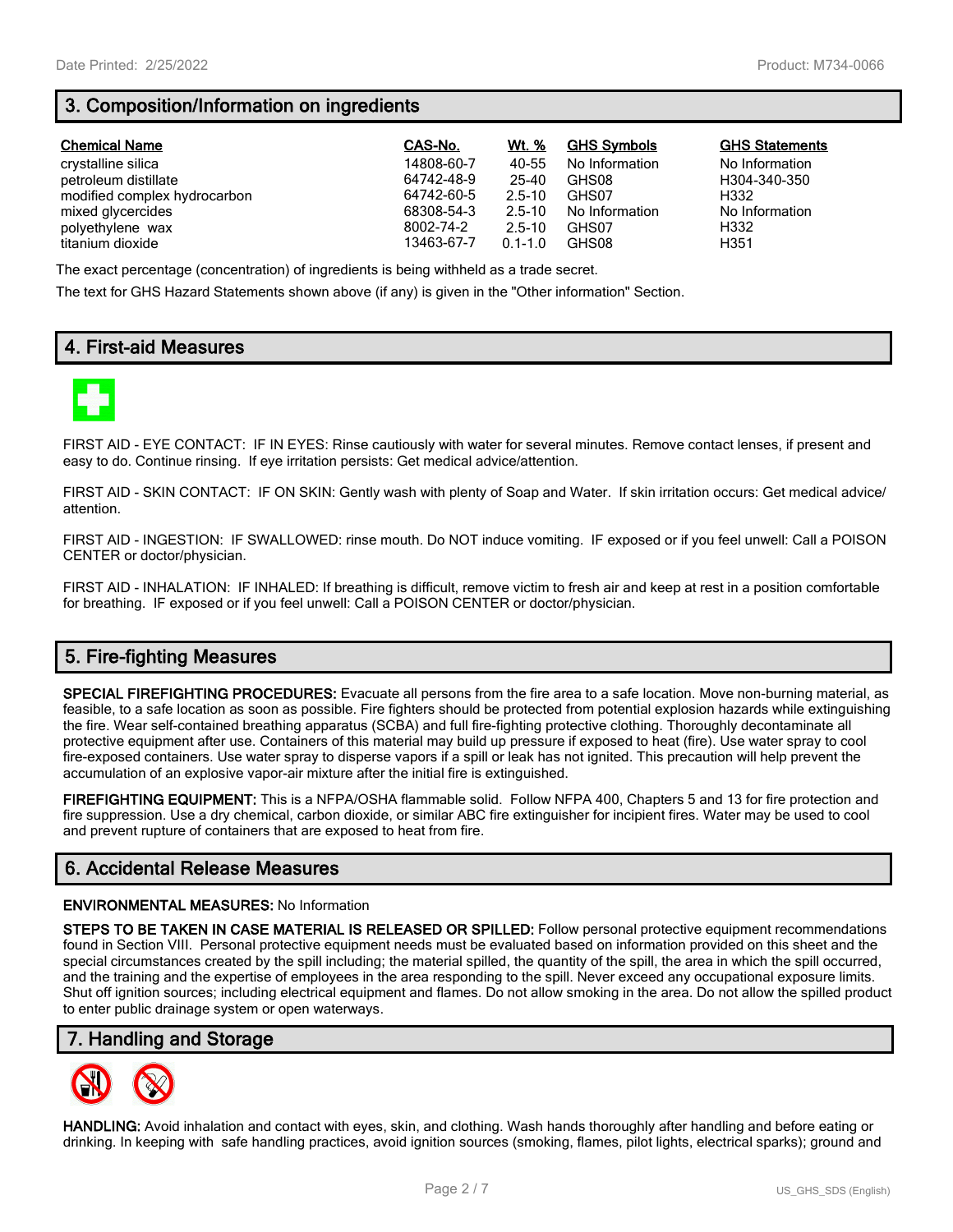bond containers when transferring the material to prevent static electricity sparks that could ignite vapor and use spark proof tools and explosion proof equipment. Empty containers may retain product residue or vapor. Do not pressurize, cut, weld, braze, solder, drill, grind, or expose container to heat, flame, sparks, static electricity, or other sources of ignition. Any of these actions can potentially cause an explosion that may lead to injury.

**STORAGE:** Keep containers closed when not in use. Store in cool well ventilated space away from incompatible materials.

#### **8. Exposure Controls/Personal Protection**

| Ingredients with Occupational Exposure Limits |                         |                       |                     |                         |  |  |
|-----------------------------------------------|-------------------------|-----------------------|---------------------|-------------------------|--|--|
| <b>Chemical Name</b>                          | <b>ACGIH TLV-TWA</b>    | <b>ACGIH-TLV STEL</b> | <b>OSHA PEL-TWA</b> | <b>OSHA PEL-CEILING</b> |  |  |
| crystalline silica                            | $0.025 \,\mathrm{mg/m}$ | N.D.                  | $50 \mu q/m3$       | N.D.                    |  |  |
| petroleum distillate                          | N.D.                    | N.D.                  | N.D.                | N.D.                    |  |  |
| modified complex hydrocarbon                  | N.D.                    | N.D.                  | N.D.                | N.D.                    |  |  |
| mixed glycercides                             | N.D.                    | N.D.                  | N.D.                | N.D.                    |  |  |
| polyethylene wax                              | $2 \text{ mg/m}$ 3      | N.D.                  | N.D.                | N.D.                    |  |  |
| titanium dioxide                              | 10 mg/m $3$             | N.D.                  | 15 mg/m $3$         | N.D.                    |  |  |

**Further Advice: MEL = Maximum Exposure Limit OES = Occupational Exposure Standard SUP = Supplier's Recommendation Sk = Skin Sensitizer N.E. = Not Established N.D. = Not Determined**

#### **Personal Protection**



**RESPIRATORY PROTECTION:** In case of insufficient ventilation wear suitable respiratory equipment.

**SKIN PROTECTION:** Wear chemical resistant footwear and clothing such as gloves, an apron or a whole body suit as appropriate.



**EYE PROTECTION:** Safety glasses



**OTHER PROTECTIVE EQUIPMENT:** No Information



**HYGIENIC PRACTICES:** It is good practice to avoid contact with the product and/or its vapors, mists or dust by using appropriate protective measures. Wash thoroughly after handling and before eating or drinking.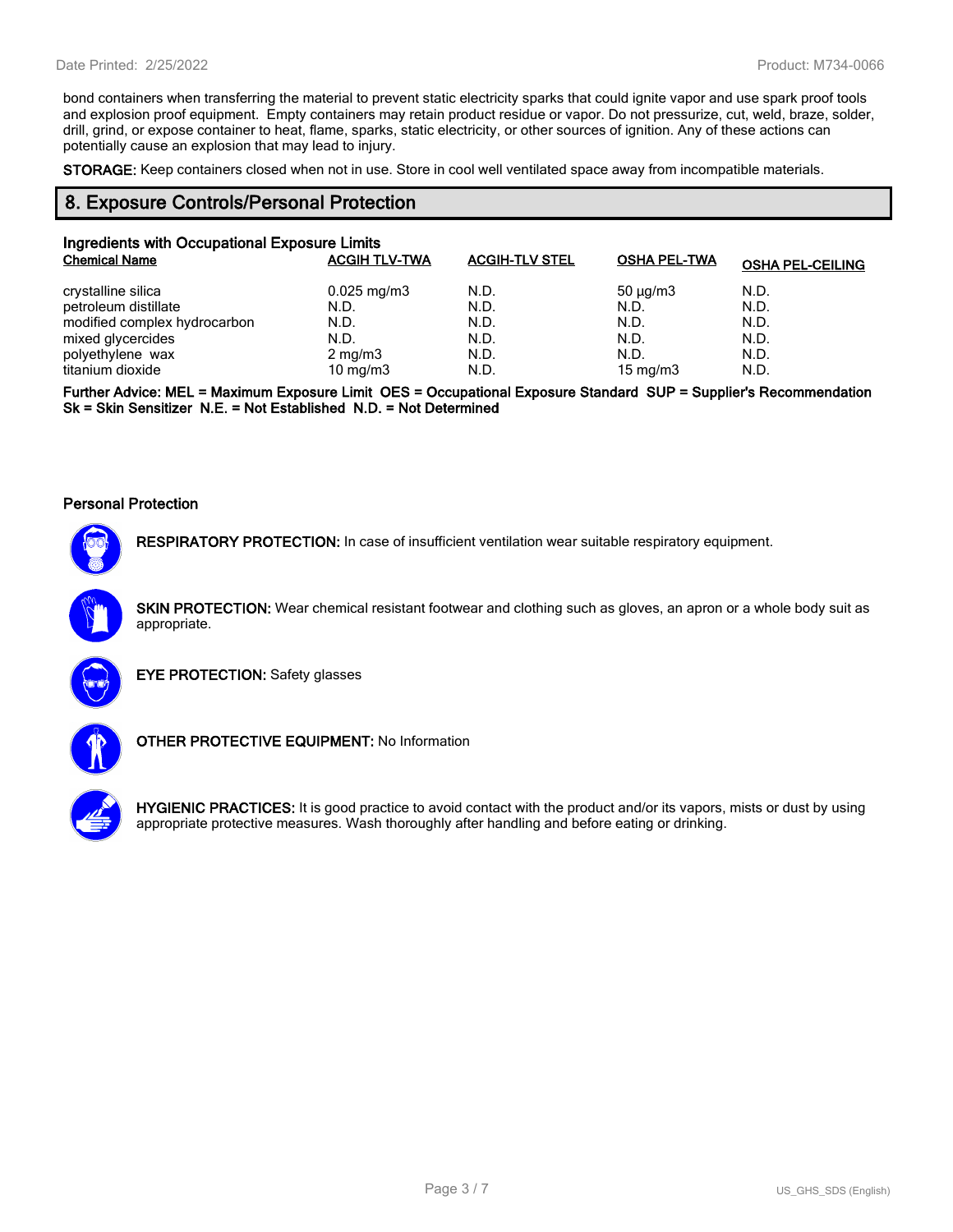**N.I. = No Information**

# **9. Physical and Chemical Properties**

| Appearance:                    | Solid                      | <b>Physical State:</b>                      | <b>SOLID</b>    |
|--------------------------------|----------------------------|---------------------------------------------|-----------------|
| Odor:                          | Oily Hydrocarbon           | <b>Odor Threshold:</b>                      | Not determined  |
| Density, g/cm3:                | 1.226                      | pH:                                         | Not determined  |
| Freeze Point, °F:              | Not determined             | <b>Viscosity:</b>                           | Not determined  |
| <b>Solubility in Water:</b>    | Not determined             | Partition Coefficient, n-octanol/<br>water: | Not determined  |
| Decomposition temperature, °F: | Not determined             | <b>Explosive Limits, %:</b>                 | Not determined  |
| Boiling Range, °F:             | Not determined             | Flash Point, °F:                            | 419 $\degree$ F |
| Combustibility:                | <b>Supports Combustion</b> | Auto-Ignition Temperature, °F:              | Not determined  |
| <b>Evaporation Rate:</b>       | Slower than Diethyl Ether  | Vapor Pressure, mmHq:                       | Not determined  |
| <b>Vapor Density:</b>          | Not determined             |                                             |                 |

## **10. Stability and reactivity**

**STABILITY:** Stable under normal conditions.

**CONDITIONS TO AVOID:** Heat, flames and sparks.

**INCOMPATIBILITY:** Acids, Bases, Oxidizing agents

**HAZARDOUS DECOMPOSITION PRODUCTS:** Not determined.

## **11. Toxicological information**

**Practical Experiences**

**EMERGENCY OVERVIEW:** No Information

**EFFECT OF OVEREXPOSURE - EYE CONTACT:** No Information

**EFFECT OF OVEREXPOSURE - INGESTION:** No Information

**EFFECT OF OVEREXPOSURE - INHALATION:** No Information

**EFFECT OF OVEREXPOSURE - SKIN CONTACT:** No Information

**CARCINOGENICITY:** May cause cancer.

This product contains Titanium Dioxide, which is listed by IARC as possibly carcinogenic to humans (Group 2B). This listing is based on inadequate evidence of carcinogenicity in humans and sufficient evidence in experimental animals. This classification is relevant when exposed to titanium dioxide in dust or powder form only, including cured product that is subject to sanding, grinding, cutting, or other surface preparation activities.

#### **PRIMARY ROUTE(S) OF ENTRY:**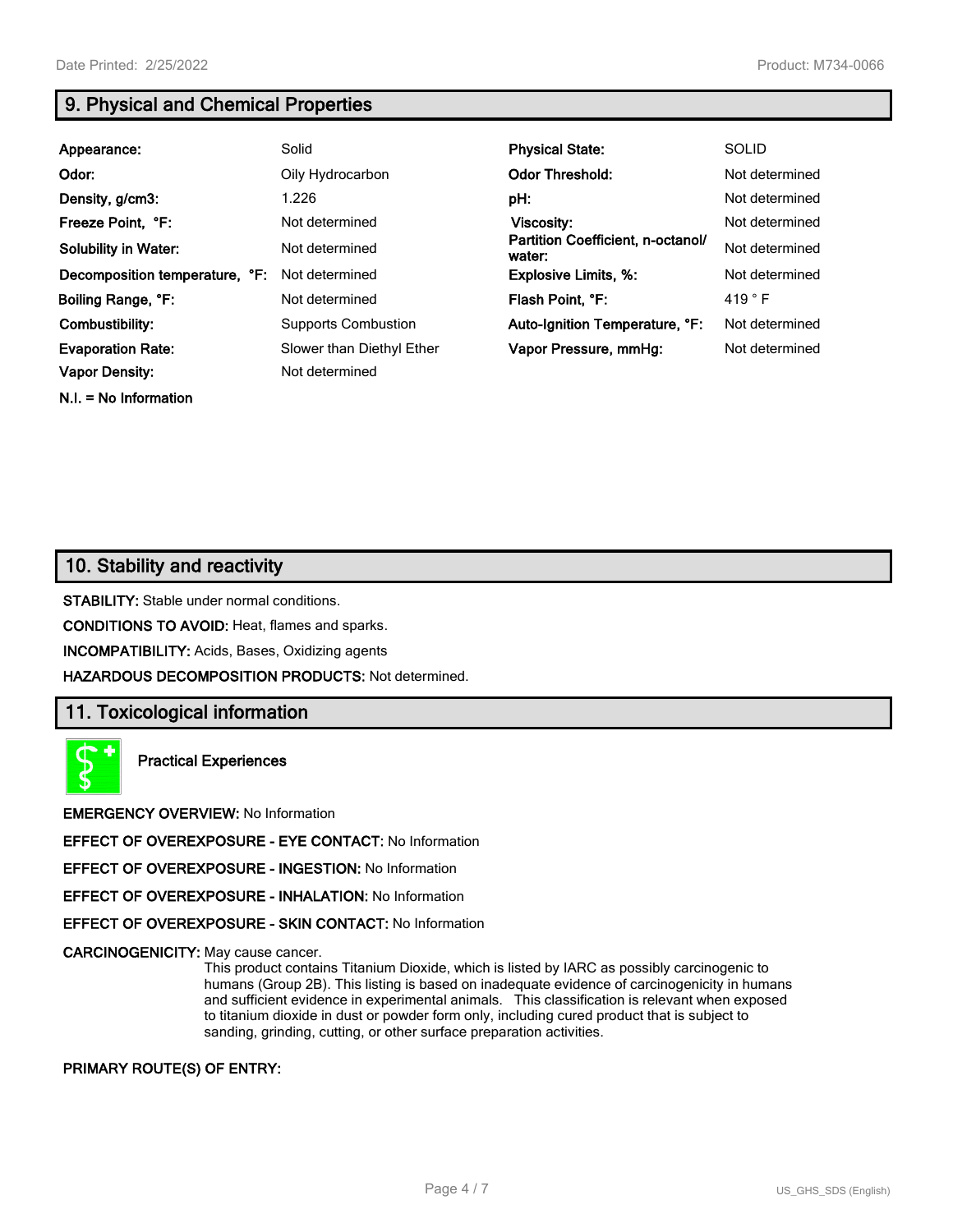#### **Acute Toxicity Values The acute effects of this product have not been tested. Data on individual components are tabulated below**

| CAS-No.    | <b>Chemical Name</b>         | Oral LD50        | Dermal LD50                  | Vapor LC50   |
|------------|------------------------------|------------------|------------------------------|--------------|
| 14808-60-7 | crystalline silica           | >5000 mg/kg      | >5000 mg/kg                  | >20 mg/l Rat |
| 64742-48-9 | petroleum distillate         | >5000 mg/kg Rat  | >3160 mg/kg Rabbit           | >20 mg/L Rat |
| 64742-60-5 | modified complex hydrocarbon | >5000 mg/kg Rat  | >3600 mg/kg Rabbit           | >20          |
| 68308-54-3 | mixed glycercides            | >5001            | >5001                        | >20.1        |
| 8002-74-2  | polyethylene wax             | >3750 mg/kg Rat  | >3600 mg/kg Rabbit           | $>14$ ma/l   |
| 13463-67-7 | titanium dioxide             | >10000 mg/kg Rat | >10000 mg/kg Rabbit >20 mg/l |              |

#### **N.I. = No Information**

## **12. Ecological information**

**ECOLOGICAL INFORMATION:** Ecological evaluation of this material has not been performed; however, do not allow the product to be released to the environment without governmental approval/permits.

## **13. Disposal Information**



**Product**

**DISPOSAL METHOD:** Waste from this material may be a listed and/or characteristic hazardous waste. Dispose of material, contaminated absorbent, container and unused contents in accordance with local, state, and federal regulations.

**STEPS TO BE TAKEN IN CASE MATERIAL IS RELEASED OR SPILLED:** Follow personal protective equipment recommendations found in Section VIII. Personal protective equipment needs must be evaluated based on information provided on this sheet and the special circumstances created by the spill including; the material spilled, the quantity of the spill, the area in which the spill occurred, and the training and the expertise of employees in the area responding to the spill. Never exceed any occupational exposure limits. Shut off ignition sources; including electrical equipment and flames. Do not allow smoking in the area. Do not allow the spilled product to enter public drainage system or open waterways.

## **14. Transport Information**

**SPECIAL TRANSPORT PRECAUTIONS:** No Information

**DOT:** NOT RESTRICTED

**IATA:** NOT RESTRICTED

**IMDG:** NOT RESTRICTED

## **15. Regulatory Information**

#### **U.S. Federal Regulations:**

#### **CERCLA - SARA Hazard Category**

This product has been reviewed according to the EPA 'Hazard Categories' promulgated under Sections 311 and 312 of the Superfund Amendment and Reauthorization Act of 1986 (SARA Title III) and is considered, under applicable definitions, to meet the following categories:

Fire Hazard, Chronic Health Hazard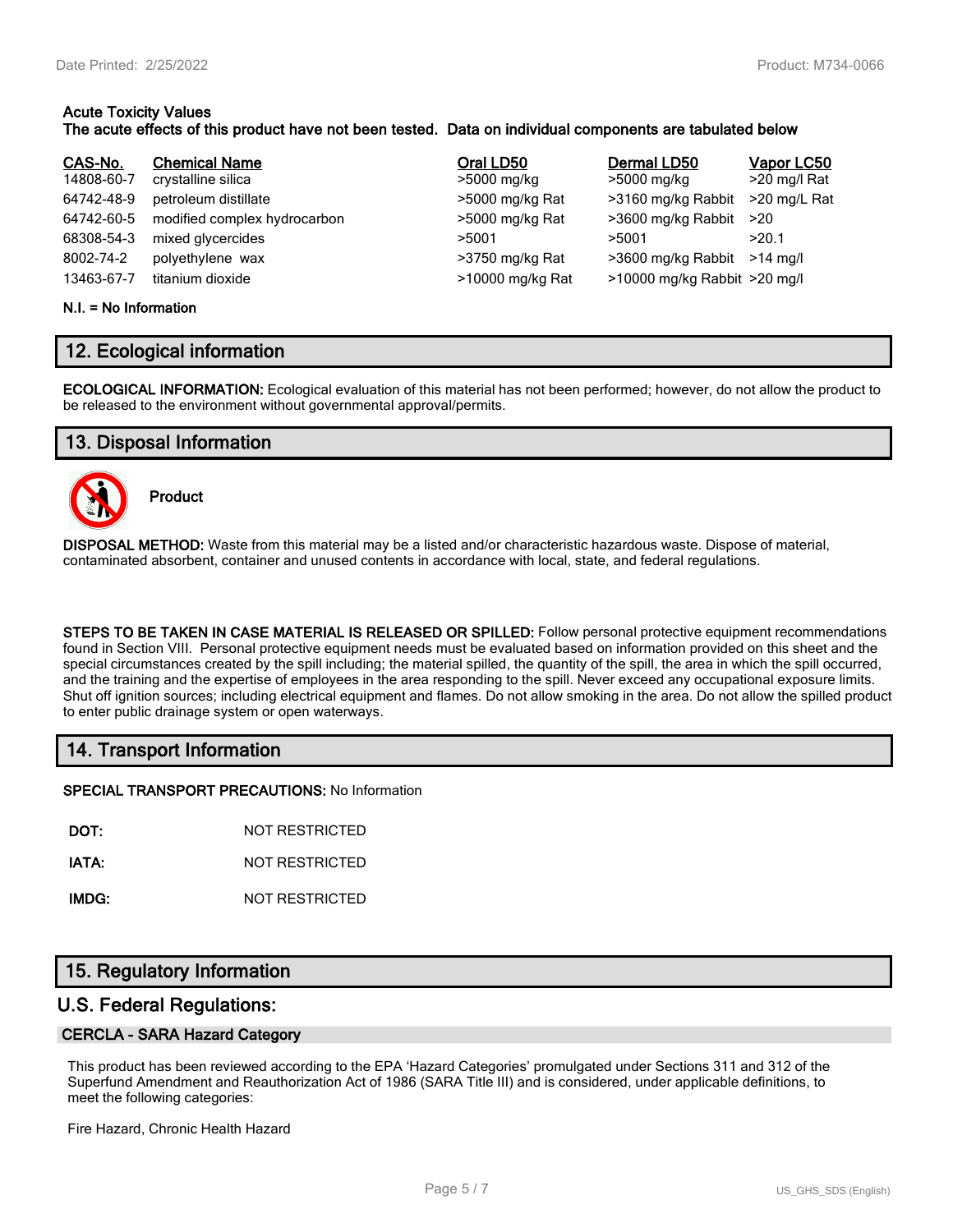#### **SARA SECTION 313**

This product contains the following substances subject to the reporting requirements of Section 313 of Title III of the Superfund Amendment and Reauthorization Act of 1986 and 40 CFR part 372:

No Sara 313 components exist in this product.

#### **TOXIC SUBSTANCES CONTROL ACT**

This product contains the following chemical substances subject to the reporting requirements of TSCA 12(B) if exported from the United States:

No TSCA components exist in this product.

## **U.S. State Regulations:**

#### **CALIFORNIA PROPOSITION 65**

WARNING: Cancer - www.P65Warnings.ca.gov.

Crystalline Silica, Cancer, 41.9913%

# **16. Other Information**

| <b>Revision Date:</b>       | 2/25/2022                                                                                                                                                                                                                                                                                                              | <b>Supersedes Date:</b>                                    | 7/22/2021 |
|-----------------------------|------------------------------------------------------------------------------------------------------------------------------------------------------------------------------------------------------------------------------------------------------------------------------------------------------------------------|------------------------------------------------------------|-----------|
| <b>Reason for revision:</b> | <b>Product Composition Changed</b><br>Substance Hazard Threshold % Changed<br>01 - Product Information<br>02 - Hazards Identification<br>03 - Composition/Information on Ingredients<br>09 - Physical & Chemical Information<br>15 - Regulatory Information<br>16 - Other Information<br>Revision Statement(s) Changed | Substance and/or Product Properties Changed in Section(s): |           |
| Datasheet produced by:      | <b>Regulatory Department</b>                                                                                                                                                                                                                                                                                           |                                                            |           |
| <b>HMIS Ratings:</b>        |                                                                                                                                                                                                                                                                                                                        |                                                            |           |

| .<br>ᅩᄖ<br>ction<br>. |  | He<br>eaith. |  |  |  |  |  |  |  |
|-----------------------|--|--------------|--|--|--|--|--|--|--|
|-----------------------|--|--------------|--|--|--|--|--|--|--|

**Volatile Organic Compounds, gr/ltr:** 391

**Text for GHS Hazard Statements shown in Section 3 describing each ingredient:**

| H304 | May be fatal if swallowed and enters airways.                   |
|------|-----------------------------------------------------------------|
| H332 | Harmful if inhaled.                                             |
| H340 | May cause genetic defects.                                      |
| H350 | May cause cancer.                                               |
| H351 | Suspected of causing cancer.                                    |
|      | aana far OUO Distantena ahalun in Oastian O daasulking aash ing |

**Icons for GHS Pictograms shown in Section 3 describing each ingredient:**